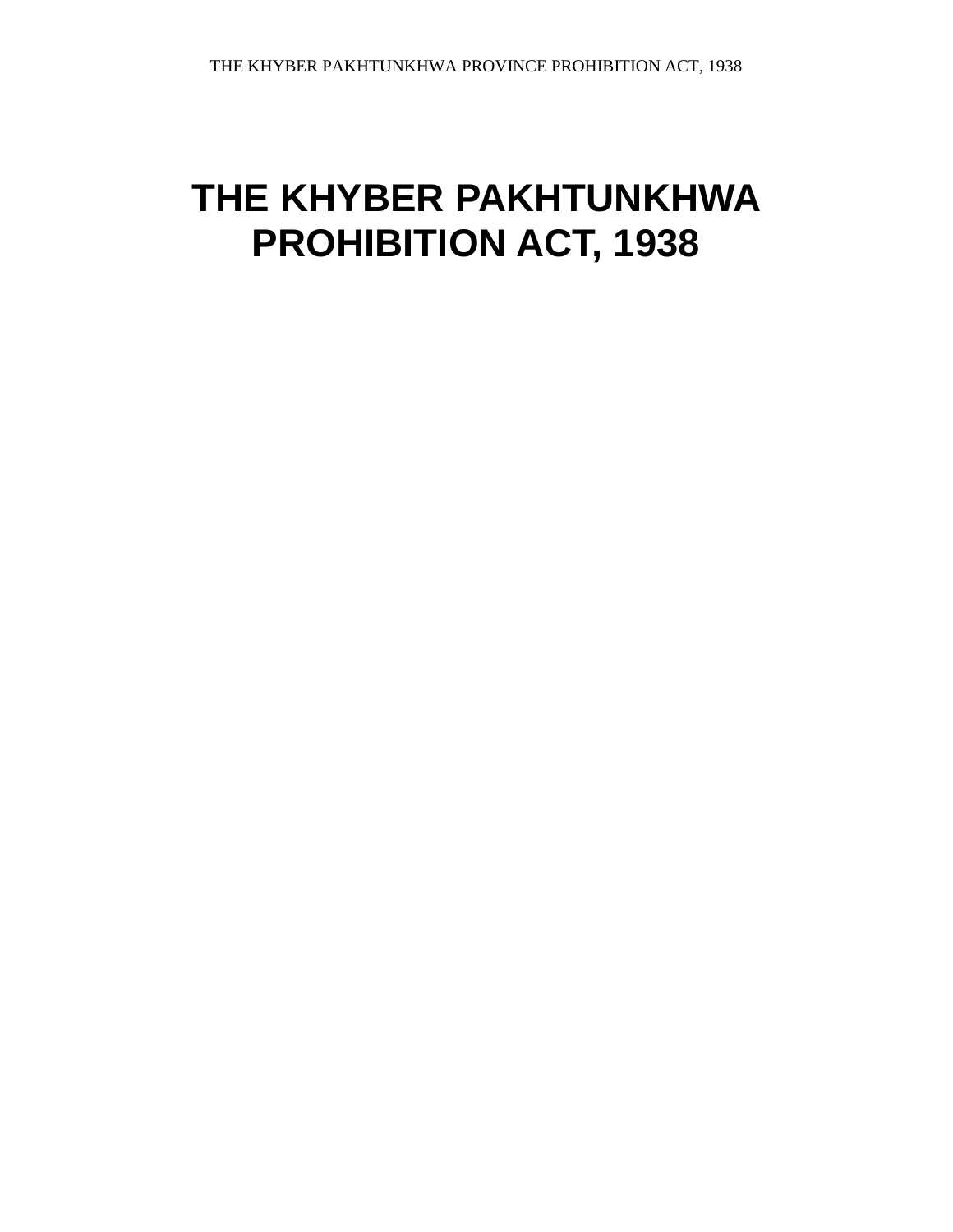# THE KHYBER PAKHTUNKHWA PROHIBITION ACT, 1938 KHYBER PAKHTUNKHWA ACT XI OF 1938 [AS AMENDED BY KHYBER PAKHTUNKHWA ORDINANCE X OF 1972]

**An Act to introduce and extend the prohibition of the manufacture, sale and consumption of intoxicating liquors and drugs in the Khyber Pakhtunkhwa.**

Whereas with a view of improve the moral condition and the material prosperity of the people of the Khyber Pakhtunkhwa, it is expedient as early as possible to bring about the prohibition except for medicinal, scientific, industrial or such like purpose or any purpose other than used as a beverage, of the production, manufacture, possession, ex-port, import, transport, purchase, sale and consumption of intoxicating liquors and drugs in the said Province.

And whereas it is desirable to give effect o the above-mentioned policy by introducing it in certain selected areas in the said Province and utilizing the experience gained therein for extending it to the other areas thereof ;

It is hereby enacted as follows: —

# **CHAPTER I**—PRELIMINARY

**1. Short title, extent and commencement.** (1) This Act may be called the Khyber Pakhtunkhwa Prohibition Act, 1938.

(2) It extends to the whole of the Khyber Pakhtunkhwa.

(3) The whole of the Act shall come into force at once in the District of Dera Ismail Khan.

(4) This Section and Sections 3, 6, 16 and 24 shall come into force at once in the rest of the Khyber Pakhtunkhwa and the rest of this Act, shall come into force in such local area on such dates, as the Provincial Government, by notification in the official Gazette, may appoint.

(5) The Provincial Government may, by notification in the official Gazette, direct that the provisions of this Act other than this Section and Sections 3, 6, 16 and 24 shall cease to be in force in any local area.

## COMMENTARY

**Rules framed under the Act—Khyber Pakhtunkhwa Prohibition Rules, 1949***.*  —In exercise of the powers conferred by Section 53 of the Khyber Pakhtunkhwa Prohibition Act, 1938. the Provincial Government have framed the Khyber Pakhtunkhwa Prohibition Rules, 1949.<sup>1</sup> These Rules were amended from time to time.<sup>2</sup>

<sup>1</sup> PLD 1950 KHYBER PAKHTUNKHWA Statutes 22-38

 $2$  'For these subsequent amendments, see PLD 1950 KHYBER PAKHTUNKHWA Statues 40, PLD 1959 W.P. Statutes 143, 222, PLD 1962 W.P. Statutes 463, PLD 1963 W.P. Statutes, 14, 16, 244, PLD1964 W.P. Statutes 125, 327, PLD 1965 W.P. Statutes 127, 144 and PLD 1967 W.P. Statutes 44.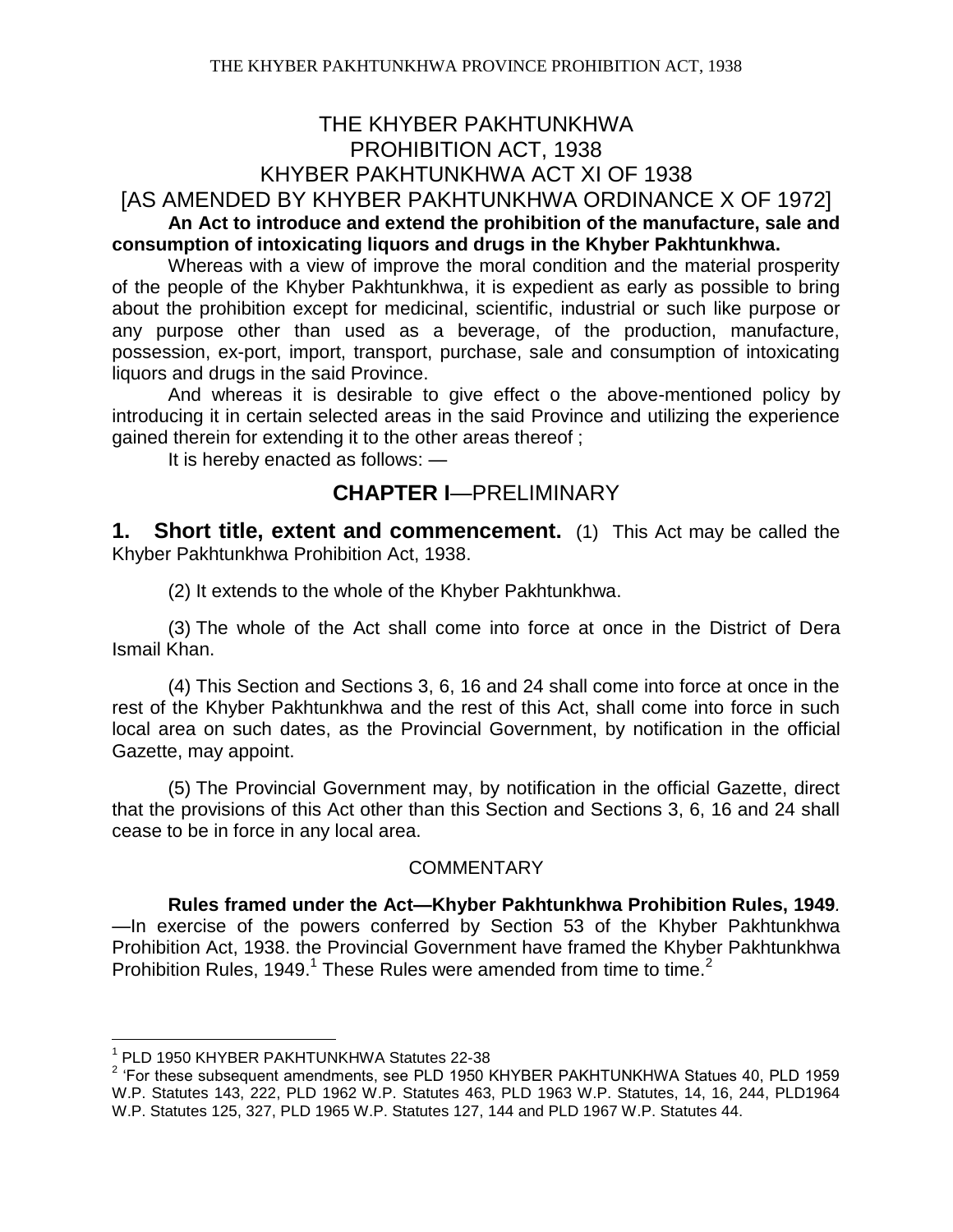Rules regarding the grant of rewards were framed *vide* notification No. 9151- EXC., dated 12th November, 1949. $3$ 

**2. Repeals.** From the date on which the provisions of this Act other than Sections 1, 3, 6, 16 and 24 come into force in any local area, the Punjab Excise Act. 1914, shall cease to be in force in such area, and if under a direction under sub-section (5) of Section 1, the said provisions cease to be in force in any local area, the said Act as for the time being in force in other parts of the Khyber Pakhtunkhwa shall come into force in that area.

**3. Definitions.** In this Act, unless there is something repugnant in the subject or context —

- (1) "bottle" means to transfer liquor from a cask or other vessel to a bottle, jar, flask or pot or similar receptacle for the purpose of sale whether any process of manufacture be employed or not and includes rebottling;
- (2) "buy" or "buying" includes any receipt including gift:
- (3) "Collector" means a Collector of land revenue, or any person appointed under clause (*b*) of Section 24 to exercise all or any of the powers or to perform all or any of the duties of a Collector under this Act;
- (4) "Commissioner" means the officer appointed under clause (a) of Section 24;
- (5) "Cultivation" includes the tending or protecting of a plant during growth and does not necessarily imply raising it from seed;
- (6) "Export" means—
	- (a) to take out of any local area in which the whole of this Act is in force into any local area in the Khyber Pakhtunkhwa in which the whole of this Act is not in force, or
	- (b) to take out of the Khyber Pakhtunkhwa otherwise than across a Customs frontier as defined by the Central Government;

 $\rm ^4$ [(6a) "foreigner" means a person who is not a citizen of Pakistan];

(7) "Import" means—

- (a) to bring into any local area in which the whole of this Act is in force from any local area in the Khyber Pakhtunkhwa in which the whole of this Act is not in force, or
- (b) to bring into the Khyber Pakhtunkhwa otherwise than across a Customs frontier as defined by the Central Government ;

 $\overline{a}$  $^3$  Published in PLD 1949 KHYBER PAKHTUNKHWA Statutes 74.

<sup>&</sup>lt;sup>4</sup> Ins. by KHYBER PAKHTUNKHWA Ord. X of 1972.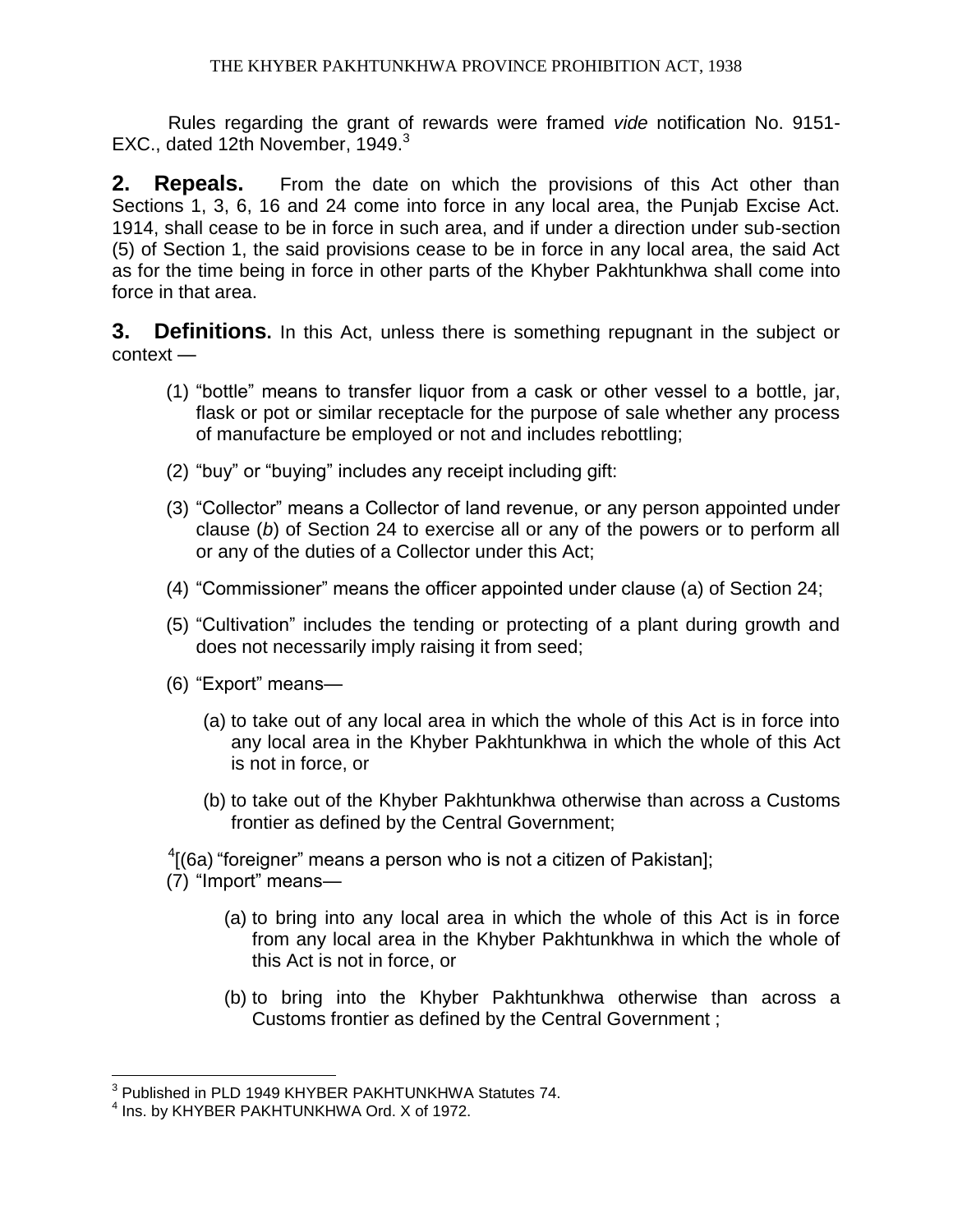- (8) "Intoxicating drug" mean—
	- (i) the leaves, small stalks and flowering or fruiting tops of the Indian hemp plant (*Cannabis Sativa L*) including all forms known as bhang, siddhi or ganja ;
	- (ii) charas, that is, the resin obtained from the Indian hemp plant, which has not been submitted to any manipulation other than those necessary for packing and transport ;
	- (iii) any mixture, with or without neutral material, of any of the above forms of intoxicating drug, or any drink prepared therefrom ; and
	- (iv) any other intoxicating or narcotic substance which the Provincial Government may, by notification, declare to be an intoxicating drug, such substance not being opium, coca leaf, or a manufactured drug, as defined in Section 2 of the Dangerous Drugs Act of 1930 ;
- (9) "Liquor" includes toddy, spirits of wine, methylated spirits, spirits, wine, bear and all liquids consisting of or containing alcohol ;
- (10) "Local Body" means any Municipality or Notified Area constituted under the Punjab Municipal Act, 1911, or any District Board constituted under the Punjab District Boards Act, 1883 ;
- (11) "Manufacture" includes every process, whether naturals or artificial, by which any fermented, spirituous, or intoxicating liquor or intoxicating drug is produced, prepared or blended, and also re-distillation and every process for the rectification of liquors ;
- (12) "Place includes also a house, shed, enclosure, building, shop, tent and vessel ;
- (13) " Police Station" includes any place which the Provincial Government may, by notification, declare to be a police station for the purposes of this Act ;
- (14) "Prohibition Officer" means the Commissioner, a Collector, or any officer or other person lawfully appointed or invested with powers under Section 34 ;
- (15) "Rectification" includes every process whereby spirits are purified or are coloured or flavoured by mixing any material therewith ;
- (16) "Sale" or "selling" includes any transfer including gift ;
- (17) "Spirits" means any liquor containing alcohol and obtained by distillation (whether it is denatured or not) ;

*Explanation*. "Denatured" means subjected to a process prescribed by the Provincial Government by notification for the purpose of rendering unfit human consumption ;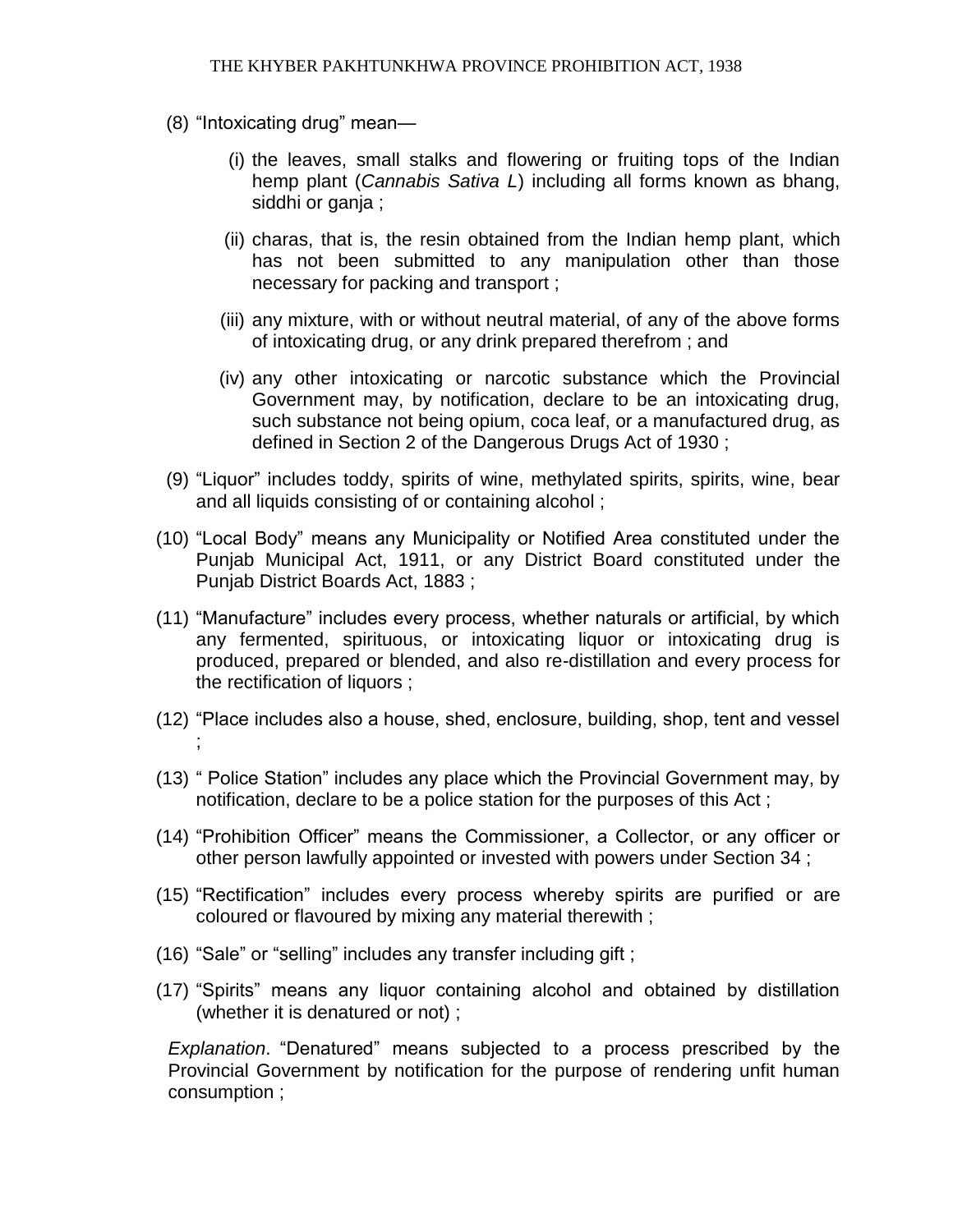(18) "Transport" means to move from one place to another within any local area to which this Act applies.

#### **COMMENTARY**

*Declaration of medicines to be intoxicating drugs — Notification*. In the exercise of power conferred on him by sub-clause (IV) of clause (8) of Section 2 of the Khyber Pakhtunkhwa Prohibition Act, 1938, the Governor of West Pakistan is pleased to declare-

- (i) Medicinal spirituous preparation; and
- (ii) Liquor,

to be intoxicating drugs. $5$ 

## **CHAPTER II** — PROHIBITION AND PENALTIES

## **4. Prohibition of manufacture of, traffic in, and consumption of, liquors and intoxicating drugs.** (1) Whoever—

- (i) imports, exports, transports or possesses liquor or any intoxicating drug ; or
- (ii) manufactures liquor or any intoxicating drug ; or
- (iii) except in accordance with the rules made by the Provincial Government in that behalf, cultivates the hemp plant (*Cannabis Sativa)* ; or collects any portion of such plant from which an intoxicating drug can be manufactured ; or
- (iv) constructs or works any distillery or brewery ; or
- (v) uses, keeps or has in his possession any materials, still, utensil, implement or apparatus, whatsoever for the manufacture of liquor or any intoxicating drug ;
- (vi) bottles any liquor for purposes of sale ; or
- (vii) sells liquor or any intoxicating drug ; or
- (viii) consumes or buys liquor or any intoxicating drug; or
- (ix) allows any of the acts aforesaid upon premises in his immediate possession.

shall be punished with imprisonment which may extend to six months or with a fine which may extend to one thousand rupees, or with both :

 5 PLD 1962 W.P. Statutes 463.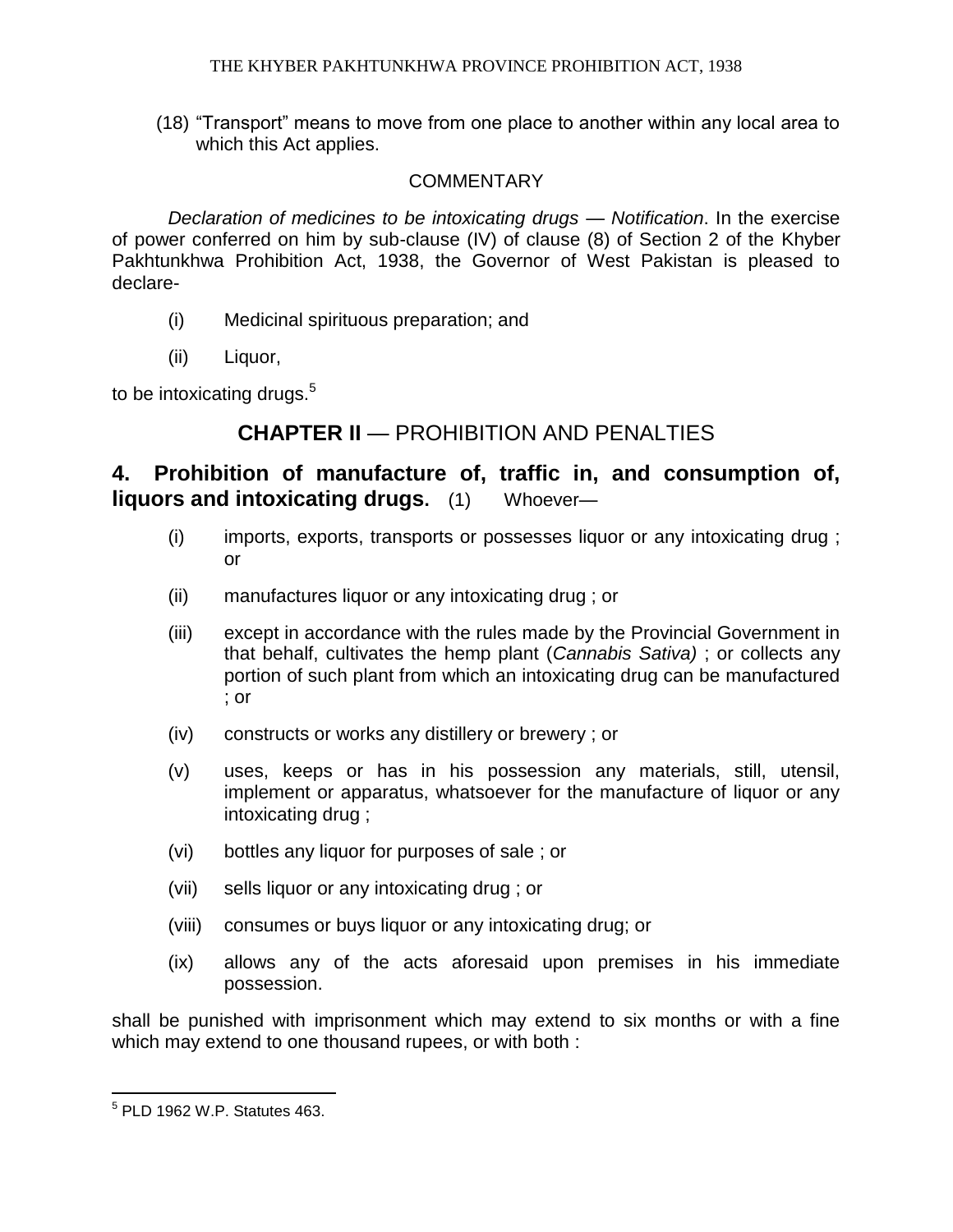$6$ [Provided further that any foreigner may, in such quantity as may be notified by the Provincial Government, import, export, transport, possess or buy for his personal consumption any liquor].

- (2) It shall be presumed until the contrary is shown—
- (a) that a person accused of any offence under clauses (a) to (i) of subsection (1)has committed such offence in respect of any liquor or intoxicating drug or any still, utensil, implement or apparatus whatsoever for the manufacture of liquor or any intoxicating drug or any such materials as are ordinarily used in the manufacture of liquor or any intoxicating drug, for the possession of which he is unable to account satisfactorily ; and
- (b) that a person accused of any offence under clause (i) of sub-section (1) has committed such offence if any offence is proved to have been committed in premises in his immediate possession implement or apparatus whatsoever for the manufacture of liquor or any intoxicating drug, or any such materials as are ordinarily used in the manufacture of liquor or any intoxicating drug.

**5. Punishment for rendering or attempting to render denatured spirits fit for human consumption.** Whoever renders or attempts to render for human consumption any spirit, whether manufactured in Pakistan or not which has been denatured or has in his possession any spirit in respect of made, shall be punished with imprisonment which may extend to six months or with fine which may extend to one thousand rupees or with both.

For the purpose of this section it shall be presumed, until the contrary is proved, that any spirit which is proved on chemical analysis to contain any quantity of any of the prescribed denaturants is or contains or has been derived from denatured spirit.

**6. <sup>7</sup> [Prohibition of advertisement.** Whoever prints or publishes in any newspaper, book, leaflet or booklet or any other single or periodical publication or otherwise displays or distributes any advertisement or other mater commending, soliciting the use of, or offering any liquor or intoxicating drug other than liquor or drug specially approved as of medicinal value by the Medical Council established under law, shall be punished with fine which may extend to one thousand rupees].

**7. Punishment for conspiracy.** When two or more persons agree :-

(a) to commit or cause to be committed any offence under sub-section (1) of section 4 or under section 5 ; or

(b) to evade or nullify the provisions of this Act in any area where it is in force,

 $^6$  Subs. by KHYBER PAKHTUNKHWA Ord. X of 1972

<sup>7</sup> Subs. by KHYBER PAKHTUNKHWA Ord. X of 1972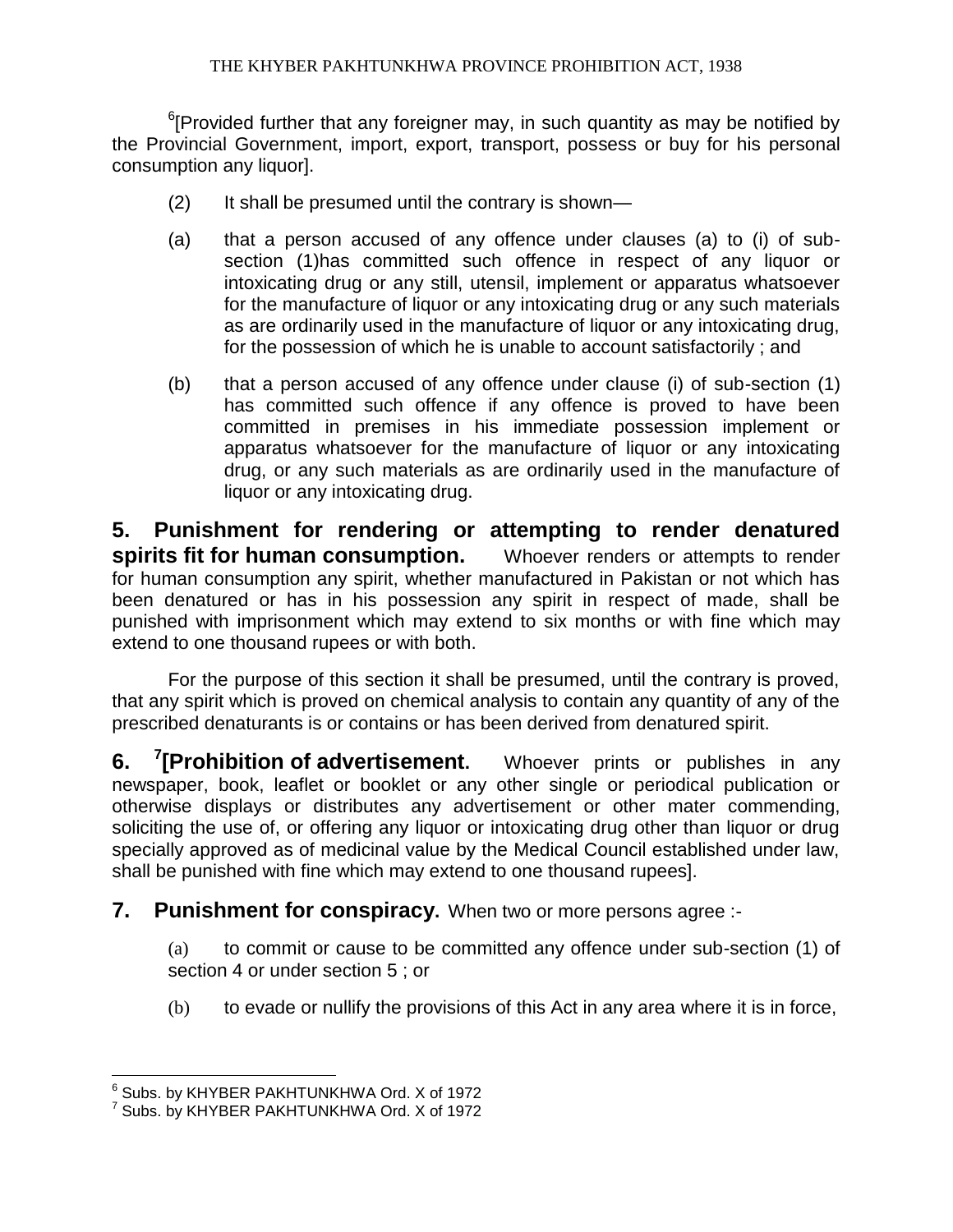each of such persons shall, notwithstanding that no act except the agreement was done by any of the parties thereto in pursuance thereof or that ht agreement was made or the operations thereunder took place in a area to which this Act has not been extended, be punished with imprisonment which may extend to three years or with fine which may extend to five thousand rupees or with both.

**8. Punishment for vexation, search or arrest.** Any officer or person exercising powers under this Act, who—

(a) without reasonable ground of suspicion, enters or searches or causes to be searched any closed place;

(b) vexatiously and unnecessarily seizes the property of any person on the pretence of seizing or searching for anything liable to confiscation under this Act ; or

(c) vexatiously and falsely lays information leading to a search, seizure, detention or arrest ; or

(d) in any other way maliciously exceeds his lawful powers, shall be punished with imprisonment which may extend to six months, or with fine which may extend to five hundred rupees or with both.

**9. Punishment for vexatious delay.** Any officer or person exercising powers under this Act, who vexatiously and unnecessarily delays forwarding to a Prohibition Officer or to the officer in charge of the nearest Police Station as required by section 38, any person arrested or any articles seized under this Act, shall be punished with fine which may extend to two hundred rupees.

**10. Punishment for abetment or escape of person arrested, etc.** Any

officer or person exercising powers under this Act who :—

(a) unlawfully releases or abets the escape of any person arrested under this Act, or abets the commission of any offences against this Act ; or

(b) acts in any manner inconsistent with his duty for the purpose of enabling any person to do anything whereby any of the provisions of this Act may be evaded or broke, and

any other officer of the Provincial Government or of a local body who abets the commission of any offence against this Act shall be punished with imprisonment which may extend to six months, or with fine which may extend to five hundred rupees.

**11. Punishment for offences not otherwise provided for.**—Whoever is guilty of any willful act or intentional omission in contravention or any of the provisions of this Act or of any rule, notification or order made thereunder and not otherwise provided for in this Act shall be punished with fine which may extend to two hundred rupees.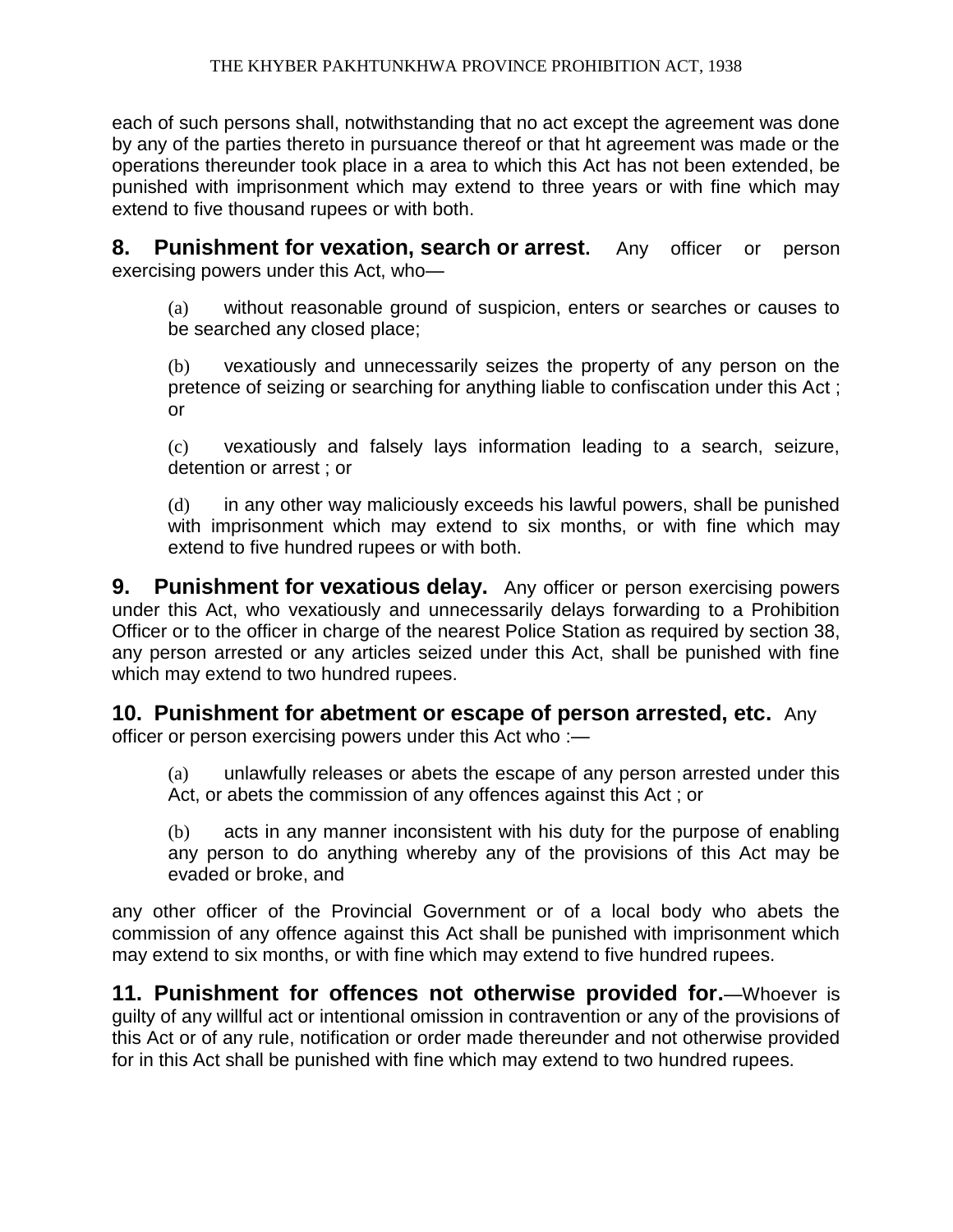**12. Punishment for abetment of offences against Act in area to which Act not extended.**—Where any offence against this Act is committed in any area to which it has been extend, whoever commits, or attempts to commit or abets the commission of, any of the acts making up the offence shall be liable to be punished therefore whether such commission, attempt or abetment takes place within or outside such area.

**13. Things liable to confiscation.—** In any case in which an offence has been committed against this Act, the liquor, drug, materials, still, utensil, implement, or apparatus in respect or by means of which the offence has been committed shall be liable to confiscation along with the receptacles, packages, coverings, animals, vessels, carts or other vehicles used to hold or entry the same.

**14. Confiscation how ordered.** (1) When the offender is convicted or when the person charged with an offence against this Act is acquitted, but the court decides that anything is liable to be confiscated, confiscation may be ordered by the court.

(2) When an offence against this Act has been committed but the offender is not known or cannot be found, or when anything liable to confiscation under this Act and not in the possession of any person and determined by the Collector or other Prohibition Officer in charge of the district or any other officer authorized by the Provincial Government in that behalf, who may order such confiscation ;

Provided that no such order shall be made until the expiration of fifteen days from the date of seizing the things intended to be confiscated or without hearing the person, if any claiming any right thereto, and evidence, if any, which they produce in support of their claims.

**15. Offences under Act to be cognizable.—** All offences under this Act shall be cognizable and the provisions of the Code of Criminal Procedures, 1898 (V of 1898) with respect to cognizable offences shall apply to them.

# **CHAPTER III**—EXEMPTIONS AND LICENCES

**16. <sup>8</sup> [Power to notify exemption.**—(1) The Provincial Government may, by notifications and on such terms and conditions as it may specify,

- (i) any specified liquor or intoxicating drug or article containing any such liquor or drug ; or
- (ii) any person or class of persons ; or
- (iii) any area, place or premises ; or
- (iv) any institution ;

from the observance of all or any of the provisions of this Act.

 8 Subs. by KHYBER PAKHTUNKHWA Ord. X of 1972.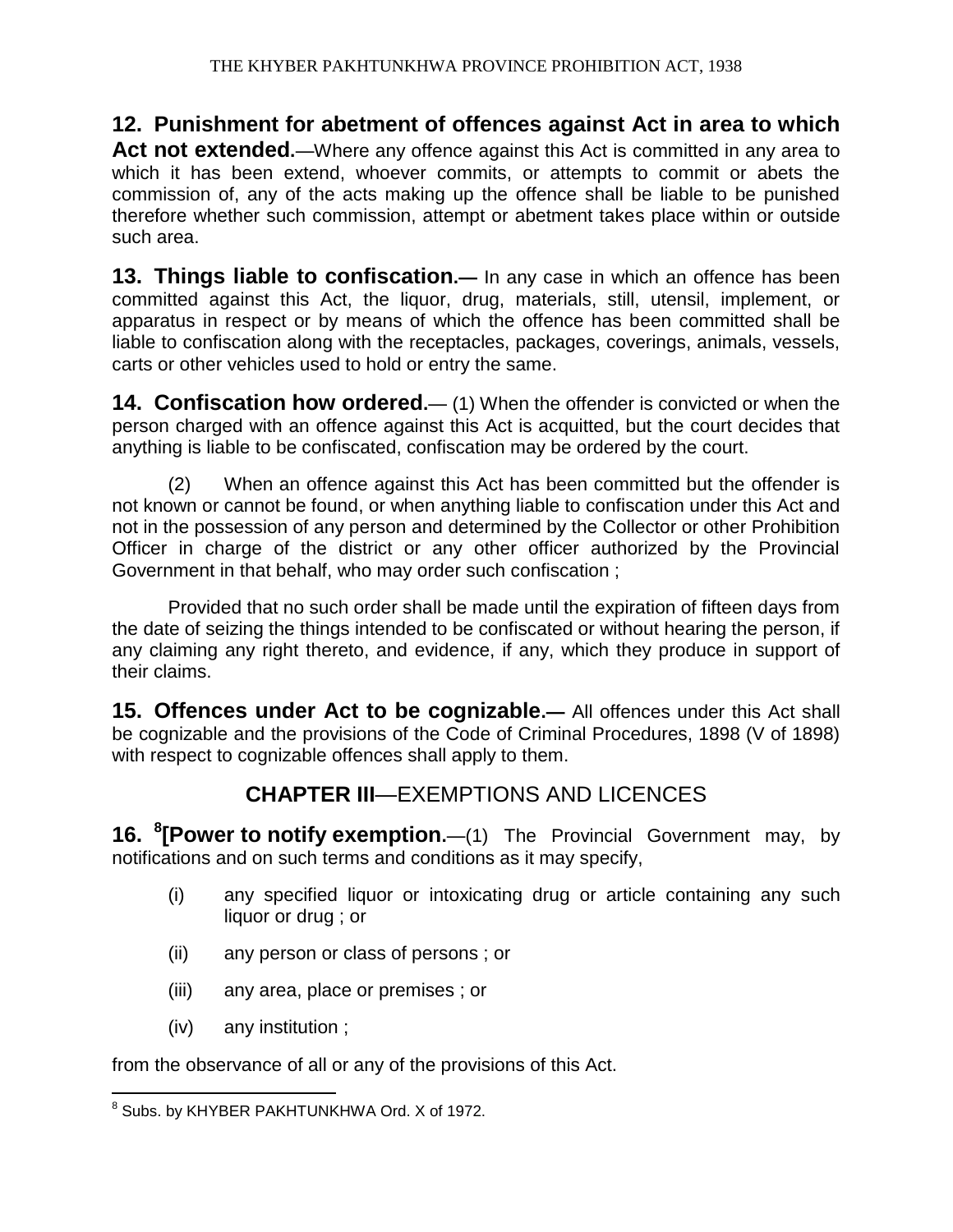#### THE KHYBER PAKHTUNKHWA PROVINCE PROHIBITION ACT, 1938

(2) When issuing a notification under subsection (1), the Provincial Government may provide that a breach of any of the conditions subject to which the exemption is notified shall be punished with imprisonment which may extend to six months or with fine which may extend to one thousand rupees or with both.

(3) Any notification issued under subsection (1) shall have effect from the date specified therein, which shall not be earlier than 5th May 1972].

**17. <sup>9</sup> [Exemption of foreigners and lawful consignments.**—Unless the Provincial Government by notification otherwise direct, the provisions of this Act shall not be deemed to apply—

- (a) to liquor in possession of any foreigner for this own personal use while passing through any local area in which this Act is in force ; or
- (b) to lawful consignments of liquor or intoxicating drugs carried by a railway administration or a public carrier through or into any such local area].

**18. Licences for bona fide medicinal or other purposes.**—The Provincial Government, or subject to the control of the Provincial Government, the Collector, may issue licences to any person or in respect of any institution whether under the management of Government or not, for the manufacture, export, import, transport, sale or possession of any liquor, intoxicating drug or article containing such liquor or drug on the ground that such liquor or article is required by such person or in respect of such institution for a bona fide medicinal, scientific, industrial or such like purpose.

**19. <sup>10</sup>[Permits and licences.** \* \* \* \* \* \* \*].

**20. <sup>11</sup>[Form and conditions of licences.**—Every licence or permit granted under this Act or the rules made thereunder shall—

- (a) be granted on payment of such fees, if any, for such period, and subject to such restrictions and limitations and no such conditions ; and
- (b) be in such form and contain such particulars ;

as the Provincial Government may direct either generally or in any particular case"]

**21. <sup>2</sup> [Counterpart agreement to be executed by licencees.**—Every person taking out any licence or permit under this Act or the rules made thereunder may be required to execute a conterpart agreement in conformity with the tenor of his licence or permit, and to give such security for the performance of his agreement as the Collector may require.]

 9 Subs. by KHYBER PAKHTUNKHWA X of 1972

<sup>&</sup>lt;sup>10</sup> Omitted by KHYBER PAKHTUNKHWA Ord. X of 1972.

<sup>&</sup>lt;sup>11</sup> Subs. by KHYBER PAKHTUNKHWA X of 1972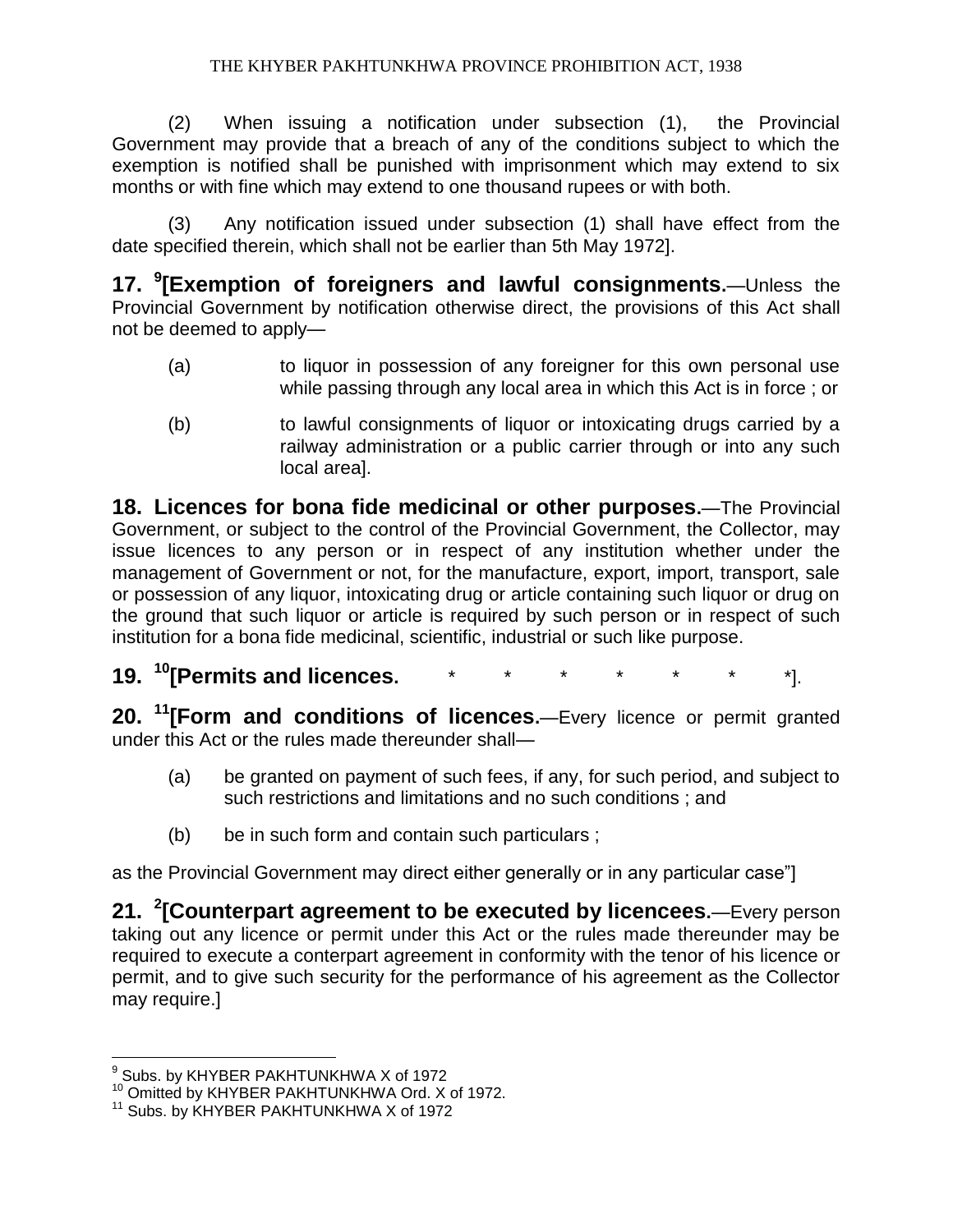**22. Power to cancel or suspend licensees and permits.**—(1) The Collector may cancel or suspend any such license or permit—

- (a) if any fee payable by the holder thereof be not duly paid ; or
- (b) in the event of any breach by the holder of such licence or permit or by his servants or by any one acting with this express or implied permission on his behalf, of the terms or conditions of such licence or permit ; or
- (c) if the holder thereof is convicted of any offence against this Act, or of any cognizable and non-bailable offence ; or
- (d) if the conditions of such licence or permit provide for its cancellation of suspension at will ; or
- (e) if the purpose for which the license or permit is granted ceases to exist.

(2) The Provincial Government may cancel or suspend any such license or permit without assigning the aforesaid or any other reasons.

 $12$ [(3) As and when any licence is cancelled by the Provincial Government under subsection (2) above, the licensee shall at once declare to the District Excise and Taxation Officer the unsold stock of liquor or intoxicating drug lying with him. Such unsold stock of liquor or intoxicating drug may be disposed of by the licensee to any authorized person after obtaining permission from the District Excise and Taxation Officer concerned.]

## **23. Penalty for breach of conditions of licenses and permits.**

In the event of any breach by the holder of such license or permit or by his servants or by any one acting with his express or implied permission on his behalf, of any of the terms or conditions of such license or permit, such holder shall, in addition to the cancellation or suspension of the license or permit granted to him, be punished with imprisonment which may extend to six months or with fine which may extend to one thousand rupees or with both, unless he shall establish that all due and reasonable precautions were exercised by him to prevent any such breach.

Any person who commits any such breach shall, whether he acts with or without the permission of the holder of the licence or permit, be liable to the same punishment.

## **CHAPTER IV**—ESTABLISHMENT AND CONTROL

## **24. Appointment of officers and withdrawal of powers.** The

Provincial Government may, from time to time, by notification—

(a) appoint an officer to exercise all the powers of a Collector under this Act in all local areas in which it is in force and to have the control of the administration of the provisions of this Act in such areas;

 $12$  Added by KHYBER PAKHTUNKHWA Ord. X of 1972.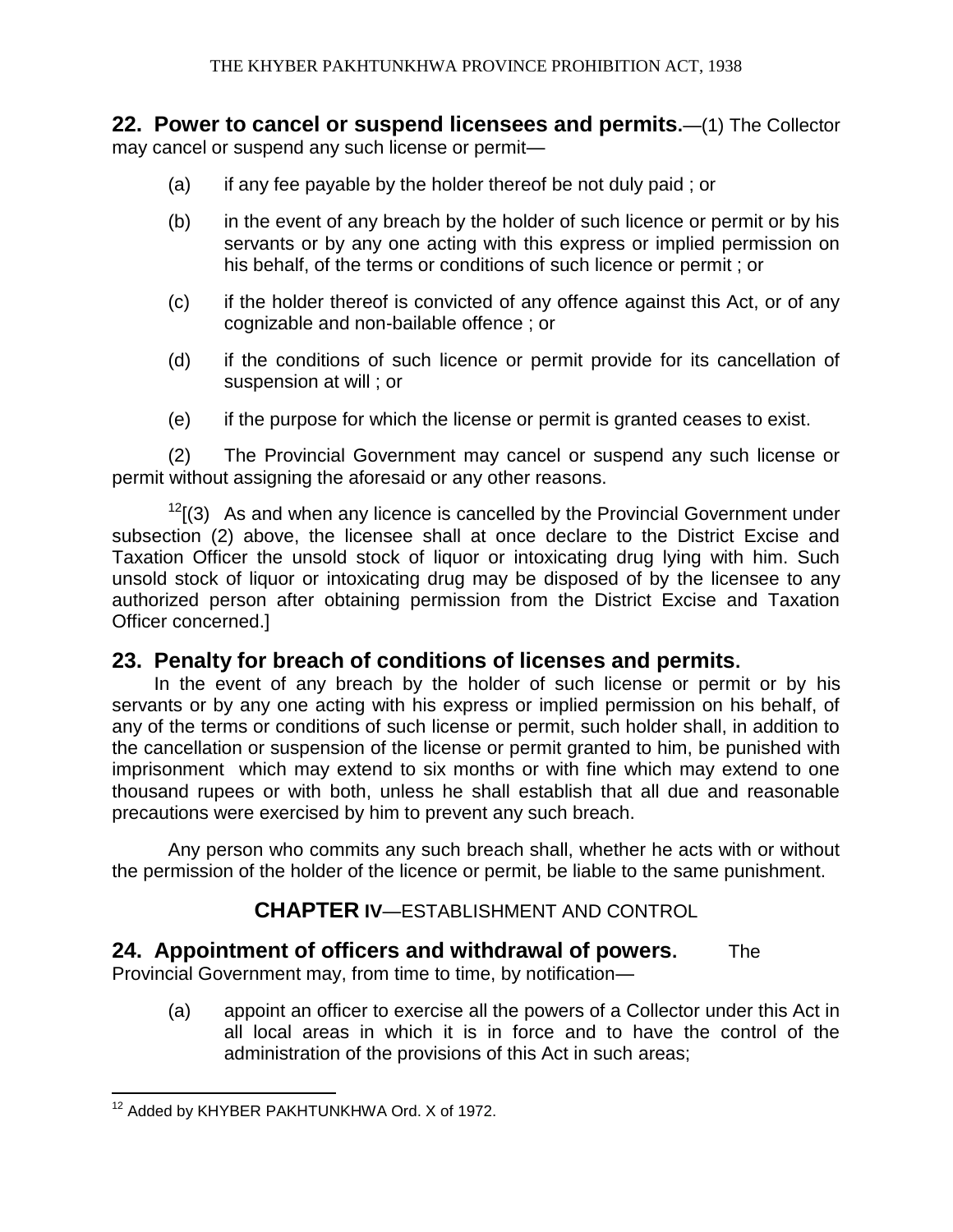- (b) appoint any person other than the Collector of land revenue to exercise within a district all or any of the powers and to perform all or any of the duties of a Collector under this Act, either concurrently with or to the exclusion of the Collector of land revenue, subject to such control as the Provincial Government may from time to time direct ;
- (c) withdraw from the Revenue and Divisional Commissioner or the Collector of land revenue any or all the powers conferred on him by this Act ;
- (d) appoint paid or honorary officers with such designation, powers and duties as the Provincial Government may think fit ;
- (e) order that all or any of the powers and duties assigned to any person under clause (d) shall be exercised and performed by any existing Government official or any other person ; and
- (f) delegate to any Prohibition Officer all or any of their powers under this Act.

**25. Prohibition Committees.** (1) The Collector or other Prohibition Officer in charge of a district may constitute Prohibition Committees in every Sub-Division, Tahsil, Zail or other specified area therof tio assist him in carrying out the object s of this Act in the district.

(2) Every member of a Prohibition Committee shall observe the working of this Act in his Sub-Division, Tahsil, Zail or other specified area and report thereon and on every matter connected therewith at the prescribed intervals and at any other time he thinks fit, to the Collector or other Prohibition Officer aforesaid.

(3) Every member of a Prohibition Committee shall be entitled to give information at any police station in his Sub-Division, Tahsil, Zail or other specified area regarding the commission of any offence against this Act is such Sub-Division, Tahsil, Zail or other specified area and the officer in charge of such station shall take action on such information and investigate the case in the manner laid down in the Code of Criminal Procedure, 1898 (V of 1898).

**26. Power of Provincial Government to authorize officers to admit persons arrested to bail.**— The Provincial Government may, by notification, and subject to such conditions as may be prescribed in such notification, empower all or any of the officers or classes of officers or persons mentioned in Section 31 through out the Province or in any local area to admit a person arrested under that section to bail to appear, when summoned or otherwise directed, before a Police or Prohibition Officer or Magistrate having jurisdiction to inquire into the offence for which such person has been arrested, and may cancel or vary such notification.

## **CHAPTER V**—POWERS, DUTIES AND PROCEDURE OF OFFICERS, ETC.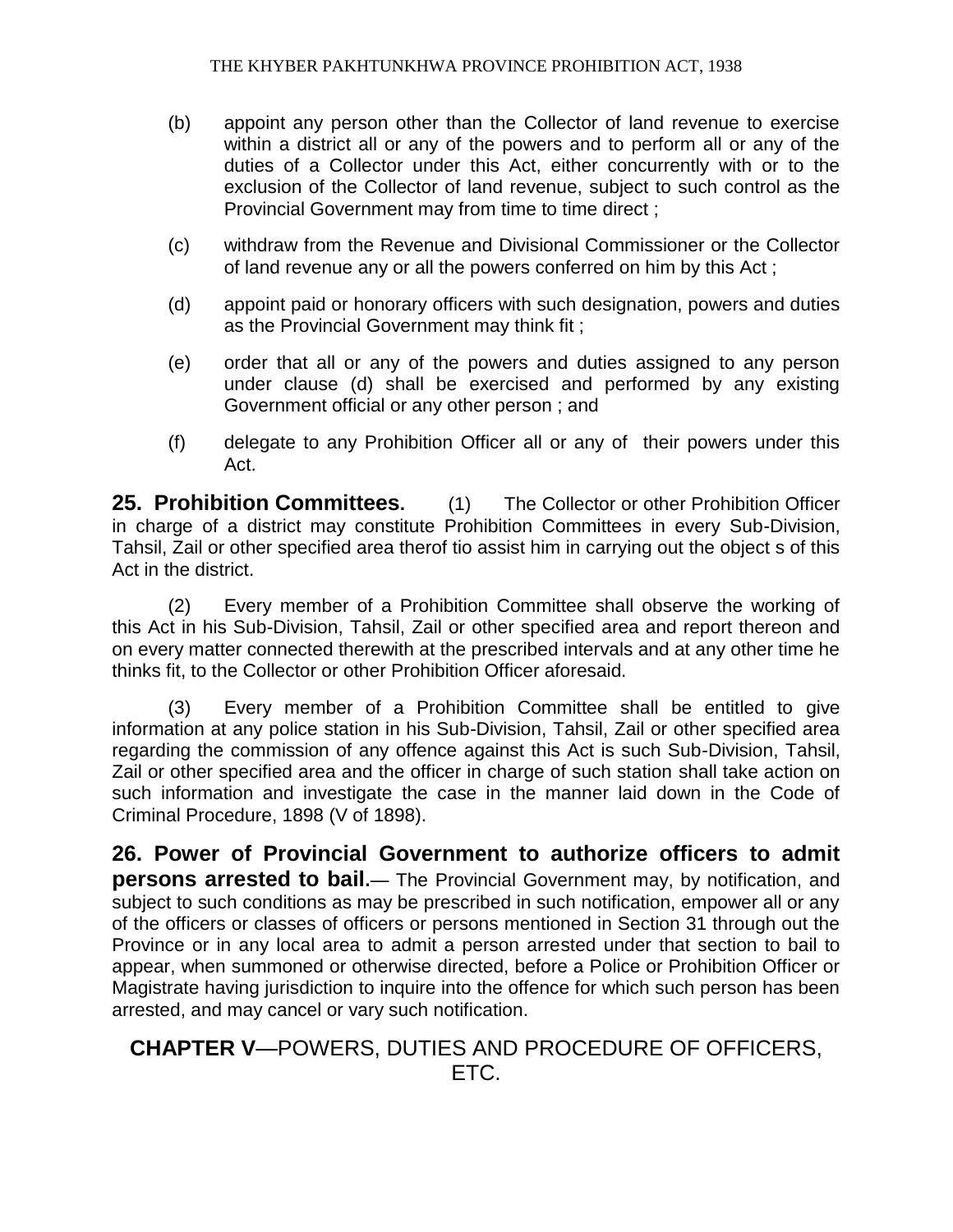**27. Issue of search warrants.** If any Collector, Prohibition Officer or Magistrate, upon information obtained and after such inquiry as he thinks necessary, has reason to believe that an offence under sub-section (1) of Section 4 has been committed, he may issue a warrant for the search for any liquor, intoxicating drug, materials, still, utensils, implement or apparatus in respect of which the alleged offence has been committed. Any person who has been entrusted with execution of such a warrant may detain and search, and if he thinks proper, arrest any person found in the place searched, if he has reason to believe such person to be guilty of any offence under this Act ;

Provided that every person arrested under this section shall be admitted to bail by the person arresting, if sufficient bail be rendered for his appearances either before a Magistrate or before a Police or Prohibition Officer as the case may be.

Before issuing such warrant, the Collector, Prohibition Officer or Magistrate shall examine the informant on oath and the examination shall be reduced into writing in a summary manner and be signed by the informant, and also by the Collector, Prohibition Office or Magistrate.

**28. Power of entry and search without warrant.** Whenever a Collector, or any Prohibition Officer not below such rank as the Provincial Government may determine, and Police Officer not below the rank of Sub-Inspector, any officer in charge of a Police Station, or any other paid or honorary officer authorised by the Provincial Government in this behalf has reason to believe that an offence under subsection (1) of Section 4 has been committed and that the delay occasioned by obtaining a search warrant under Section 27 will prevent the execution thereof, he may, after recording his reasons and the grounds of his belief, at any time by day or night enter and search any place and may seize anything found therein which he has reason to believe to be liable to confiscation under this Act ; and may detain and search and if he thinks proper, arrest any person found in such place whom he has reason to believe to be guilty of any offence under this Act :

Provided that every person arrested under this section shall be admitted to bail by such officer as aforesaid if sufficient bail be tendered for his appearance either before a Magistrate or before a Police or Prohibition Officer as the case may be.

**29. Power to enter and inspect place of manufacture and sale.** The Collector, any Prohibition Officer no below such rank as the Provincial Government may determine, or any other Police paid or honorary officer authorised by the Provincial Government in this behalf, may enter and inspect at any time by day or by night, any place in which it is reasonably suspected that any person carries on the manufacture of any liquor or any intoxicating drug, or stores any liquor or intoxicating drug, and may enter and inspect, at any time, any place in which any liquor or intoxicating drug is reasonably suspected to be kept for sale by any persons ; and may examine, test, measure or weigh any material, still, utensil, implement, apparatus, liquor or intoxicating drug found in such place.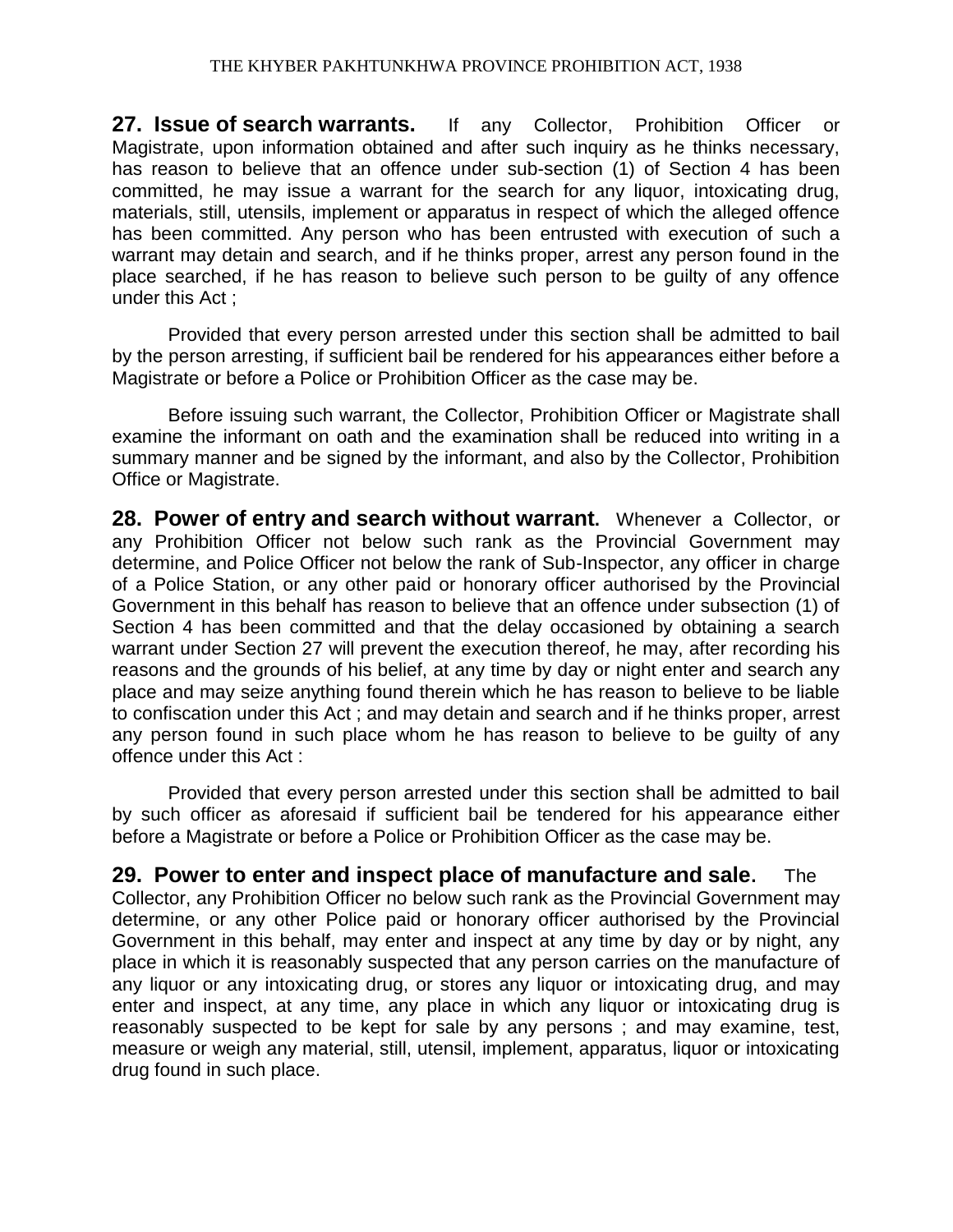**30. Power to use force in case of resistance to entry.** If any officer empowered to make an entry under Section 27, 28 or 29 cannot otherwise make such entry, it shall be lawful for him to break open any outer or inner door or window and to remove any other obstacles to his entry into any such place.

**31. Arrest of offenders and seizures of contraband liquor and articles without warrant.** Any Prohibition Officer, any officer of the Police or Land Revenue Department, and any other person authorized in that behalf :-

- (a) may arrest without warrant any person found committing an offence punishable under subsection (1) of Section 4 ;
- (b) may seize and detain any liquor, drug or other article which he has reason to believe to be liable to confiscation under this Act ; and
- (c) may search any person, vessel, vehicle, animal, package, receptacle or covering, upon whom or in or upon which, he may have reasonable cause to suspect any such liquor, drug or other article to be, or to be concealed ;

Provided that if the officer or person making the arrest under this section be not empowered under Section 26 to admit to bail, the person arrested shall be forthwith forwarded to an officer so empowered, if such an officer is known to be within a distance of five miles from the place where such arrest took place. And it shall be the duty of such officer empowered as aforesaid to admit such person to bail if sufficient bail be tendered for his appearance before a Police or Prohibition Officer or Magistrate having jurisdiction to inquire into the case.

# **32. Arrest of persons refusing to give name or giving false name.**

Any person, who may be accused or reasonably suspected of committing an offence against this Act, and who on demand made by any Prohibition Officer or any officer of the Police or Land Revenue Departments, or by any other person authorized in that behalf refuses to give his name and residence or who gives a name or residence which such officer or person has reason to believe to be false, may be arrested by such officer or person in order that his name and residence may be ascertained.

**33. Searches how to be made.** All searches under the provisions of this Act shall be made in accordance with the provisions of the Code of Criminal Procedure, 1898 (V of 1898).

**34. Duty of officials of all departments and local bodies to assist.** Officials of all departments of the Provincial Government and of all local bodies shall be legally bound to assist the Prohibition or Police Officer in carrying out the provisions of this Act.

**35. Offences to be reported, etc.** Every official employed by the Provincial Government or by any local body, other than a Police or Prohibition Officer, shall be bound to give immediate information at the nearest police station or to a Prohibition Officer, of all breaches of any of the provisions of this Act, which may come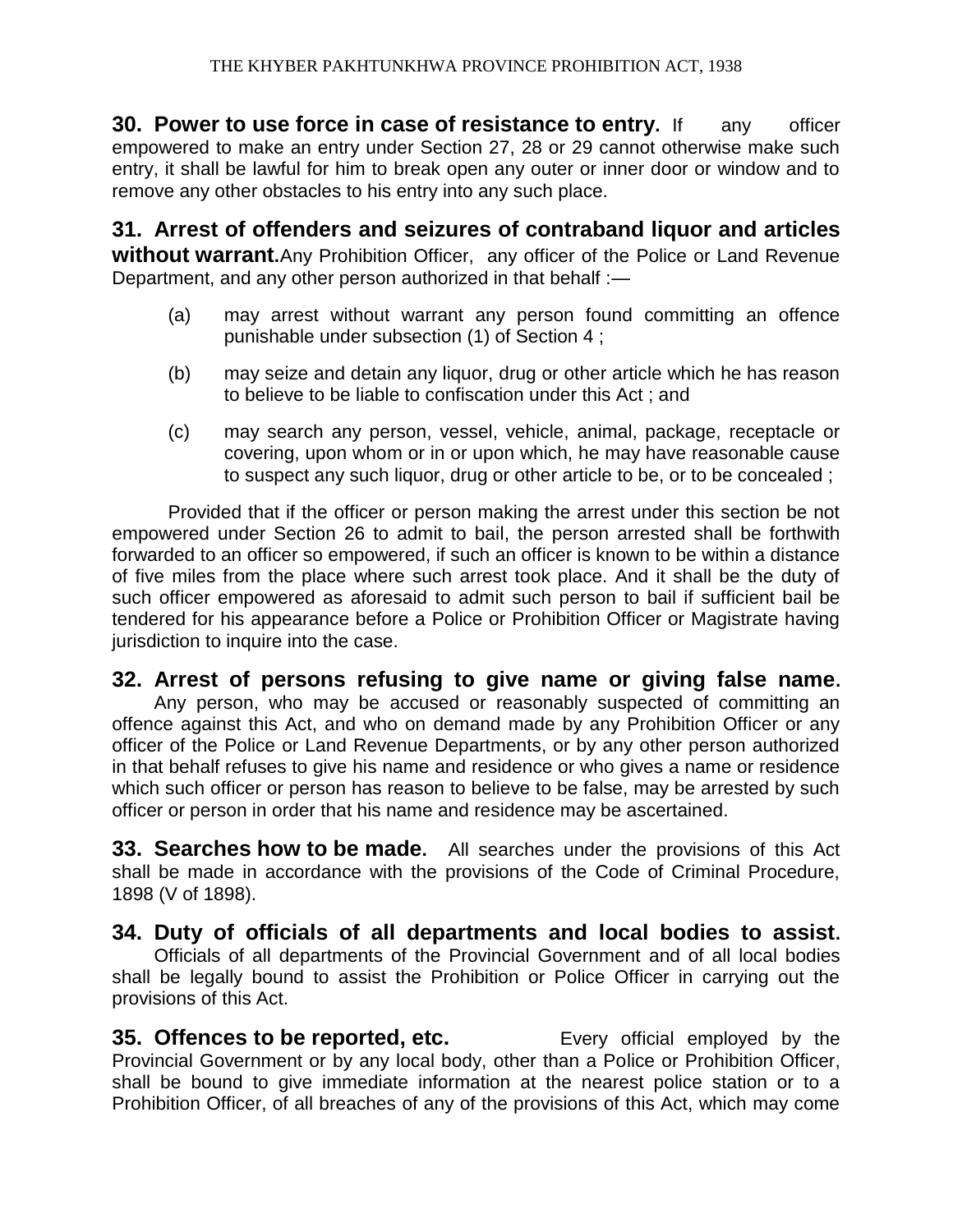to his knowledge ; and all such officials shall be bound to take all reasonable measures in their power to prevent the commission of any such breaches which they may know or have reason to believe are about or likely to be committed.

**36. Landholders and others to give information.** All zamindars, proprietors, tenants, under-tenants and cultivators who own or hold land or house property on or in which there shall be any manufacture of liquor or intoxicating drugs shall in the absence of a reasonable excuse be bound to give notice of the same to Magistrate or to a Prohibition Officer or to an Officer of the Police or Land Revenue Departments immediately the same shall have come to their knowledge.

**37. Persons arrested how to be dealt with.** (1) When any person arrested under the provisions of section 27, 28, 31, or 32 the person arresting him shall, unless bail shall have been accepted under the provisions of section 27, 28 or 31, forthwith forward him to the nearest police station or to a Prohibition Officer, with a report of the circumstances under which such arrest was made.

(2) *Procedure of Police Station Officer*. On any such person being brought to a police station as aforesaid, the officer in charge thereof shall either admit him to bail to appear when summoned before himself, or before the Prohibition Officer, if any, or any Police Officer within the limits of the jurisdiction of which Prohibition or Police Officer, the offence with which he is charged, is suspected to have been committed, or, in default of bail, shall forward him in custody to such officer.

(3) *Procedure of Police or Prohibition Officer empowered to enquire.* On any such person being brought in custody before a Prohibition or Police Officer as aforesaid or appearing before such office on bail or when such officer as aforesaid has himself made the arrest such officer shall hold such inquiry as he may think necessary and shall wither release such person, or forward him in custody to, or admit him to bail to appear before the Magistrate having jurisdiction to inquire into or try the case :

Provided that if such inquiry is not commenced and completed on the day on which such person is arrested by or is brought or appears before such officer, he shall, if sufficient bail be tendered for the appearance of the person arrested, admit such person to bail to appear on any subsequent day before himself or any other officer having jurisdiction to inquire into the case.

**38. Persons arrested to be admitted to bail.** It shall be the duty of any officer arresting any person under the powers conferred by Section 27 or 28 and of any officer in charge of a police station or any Police or Prohibition officer before whom a person arrested in brought or appears under the provisions of Section 37 to release such person on bail if sufficient bail be tendered for his appearance before a Police or Prohibition Officer or before a Magistrate as the case may be.

**39. Bond of accused and sureties.** (1) Before any person is released on bail a bail bond in such sufficient but not excessive sum of money as the officer admitting him to bail thinks proper shall be executed by such person and by one or more sureties, on condition that such person shall attend in accordance with the terms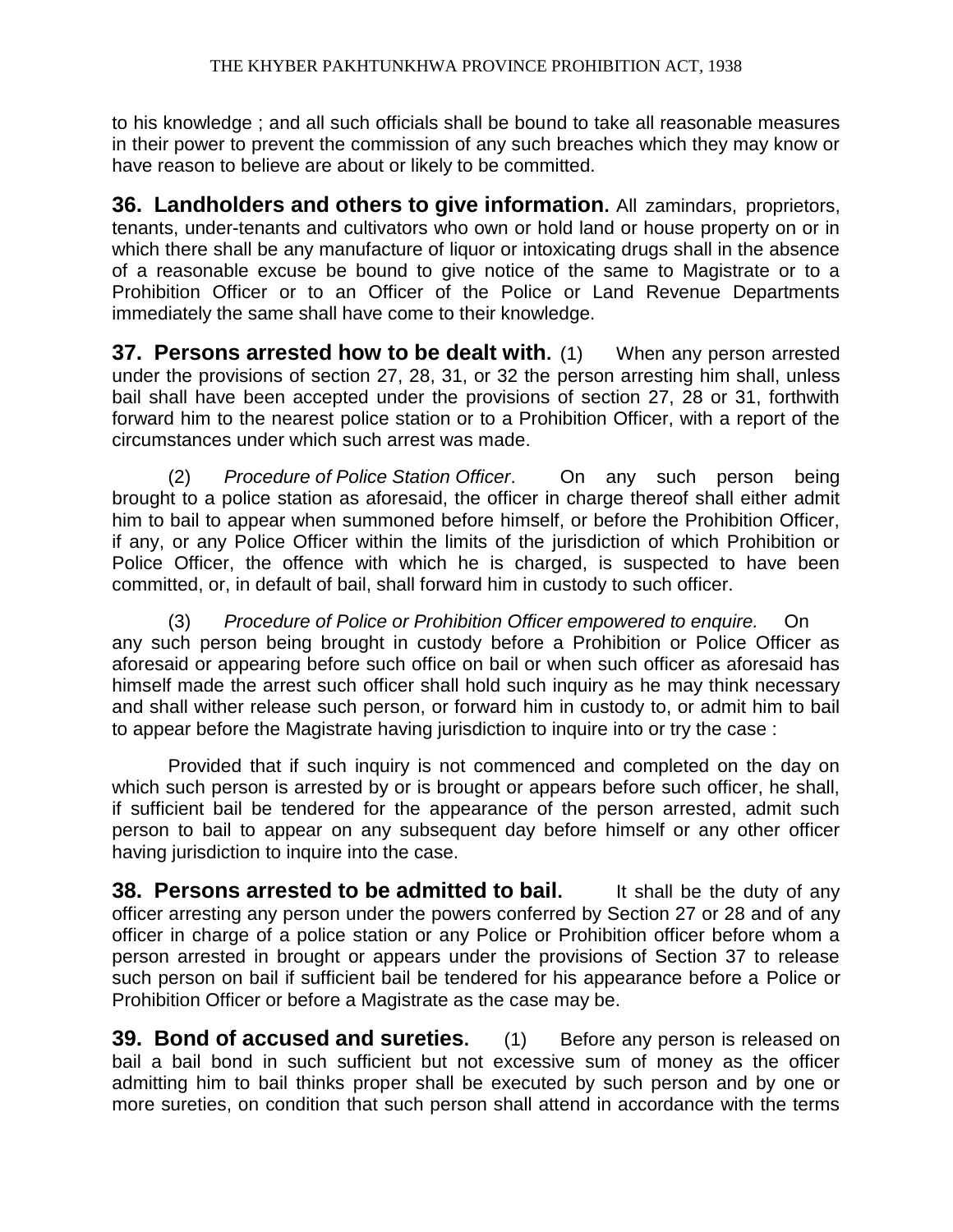of the bond and shall continue to attend until otherwise directed by the Police or Prohibition Officer before whom he was bailed to attend, or by the Magistrate, as the case may be :

Provided that the officer admitting any such person to bail may in his discretion dispense with the requirement of a surety or sureties to the bond executed by such person.

(2) The Provincial Government shall from time to time determine the form of the bond to be used in any local area.

**40. Procedure in case of default of persons admitted to bail to appear before a Police or Prohibition Officer.** When by reason of default of appearance of a person bailed to appear before a Police or Prohibition Officer, such officer is of opinion that proceedings should be had to compel payment of the penalty or penalties mentioned in the bond of the person bailed or of the surety or sureties, he shall forward the bond to the Magistrate having jurisdiction to inquire into or try the offence of which the person bailed was accused, and the Magistrate shall proceed to enforce the payment of the penalty or penalties in the manner provided by the Code of Criminal Procedure, 1898, for the recovery of penalties in the like case of default of appearance by a person bailed to appear before his own court.

**41. Power of Police or Prohibition Officers to summon witness.** Any Police or Prohibition Officer holding an inquiry in the manner provided in Section 37 may summon any person to appear before himself to give evidence at such inquiry or to produce any document relevant thereto which may be in his possession or under his control :

Provided that no such officer shall so summon any person to appear before him if the journey to be made for complying with such summons exceeds ten miles by road or fifty miles by rail or such other limits as the Provincial Government may fix.

**42. Terms of summons.** Every summons issued under Section 14 shall state whether the person summoned is required to give evidence or to produce a document, or both, and shall require him to appear before the said officer at a stated time and place.

**43. Examination of witnesses.** Persons so summoned shall attend as required and shall answer all questions relating to such inquiry put to them by such officer. Such answers shall be reduced to writing and shall be signed by such officer.

**44. When attendance of witness to be dispensed with, and procedure in such cases.** It shall be lawful for a Police or Prohibition Officer instead of summoning to appear before him any person who, from sickness or other infirmity, may be unable so to do, or whom by reason of rank or sex, it may not be proper to summon to proceed to the residence of such person and there to require him to answer such questions as he may consider necessary with respect to such inquiry ; and such person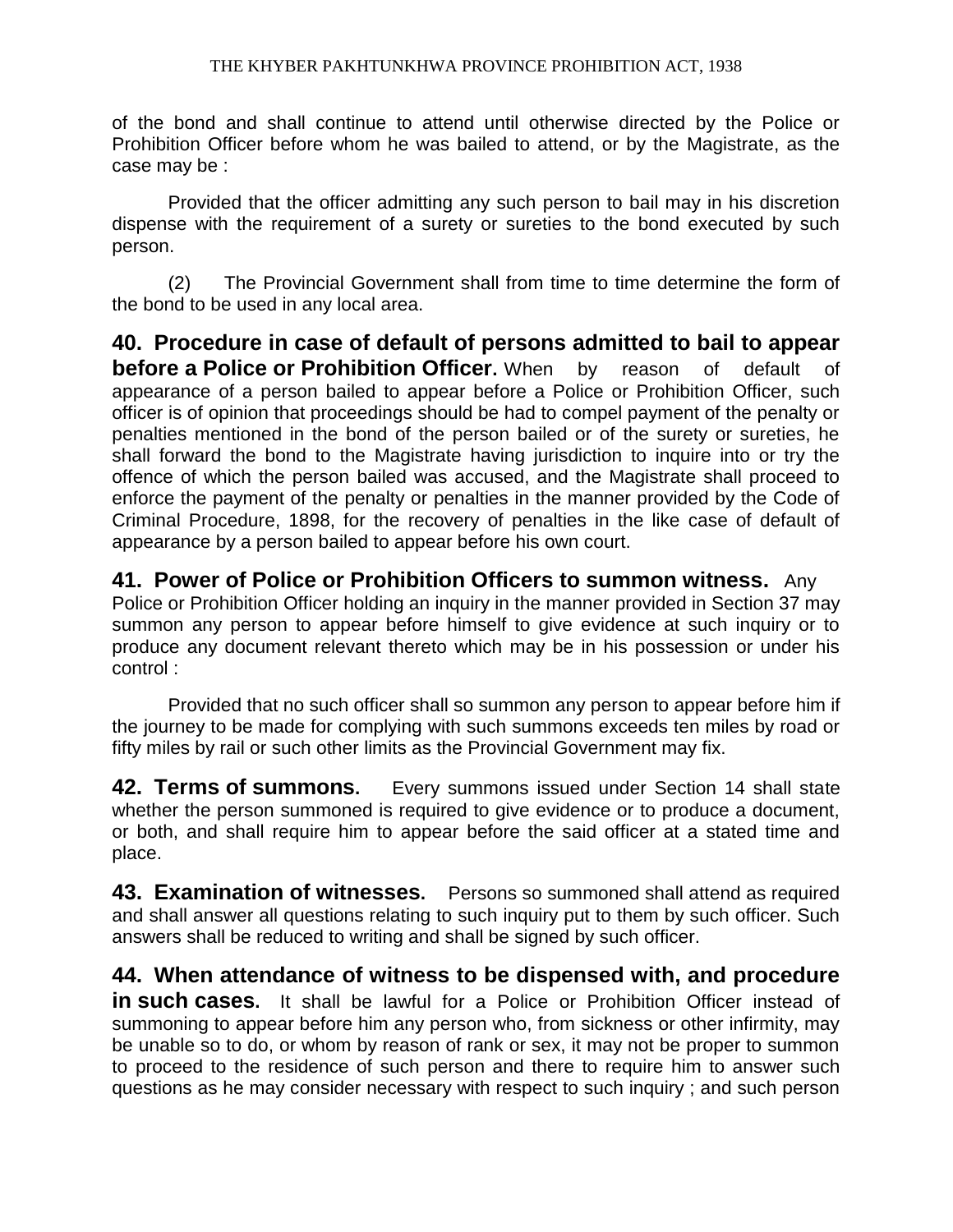shall be bound so to answer accordingly, and the provisions of Section 43 shall apply to such answer.

**45. Powers of Police or Prohibition Officer to summon suspected persons.** Any Police or Prohibition Officer may after recording his reasons in writing summon any person to appear before him whom he has good reason to suspect of having committed an offence under his Act. On such person appearing before such officer, the procedure prescribed by sections 47 to 44 shall become applicable.

The Officer may also, if he considers it necessary fort the investigation the case, exercise the powers conferred by Section 41 to 44 before summoning the person suspected.

**46. Law relating to criminal courts as to summoning of witnesses to apply.** The law for the time being in force as to summons and compelling the attendance of persons summoned in criminal Courts shall, so far as the same may be applicable, apply to any summons issued by a Police or Prohibition Officer and to any person summoned by him to appear under the provisions of this Act.

**47. Report of Police or Prohibition Officer to give jurisdiction to competent Magistrate.** When a Police or Prohibition Officer forwards in custody any person accused of an offence under this Act to the Magistrate having jurisdiction to inquire into or try the case, or admits any such person to bail to appear before such Magistrate such officer shall also forward to such Magistrate a report setting forth the name of the accuse person and the nature of the offence with which he is charged and the names of the persons who appear to be acquainted with the circumstances of the case, and shall send to such Magistrate any article which it may be necessary to produce before him. Upon receipt of such report the Magistrate shall inquire into such offence and try the person accused thereof in like manner as if complaint had been made before him as prescribed in the Code of Criminal Procedure, 1898 (V of 1898).

**48. Powers of Police or Prohibition Officers to cause attendance of witnesses before Magistrate.** When a Police or Prohibition Officer forwards in custody any person accused of an offence against this Act to the Magistrate having jurisdiction to inquire into or try the case, or admits him to bail to appear before such Magistrate, such officer shall exercise the appearance before such Magistrate of such persons acquainted with the facts and circumstances of the case as he considers it necessary that such Magistrate shall examine as witnesses for the prosecution of such case.

**49. Accused not to be detained in custody for a longer period than twenty four hours without special authority.—**No person accused or suspected of having committed an offence under this Act shall be detained for a longer period than under all the circumstances of the case is reasonable : and such period shall not, in the absence of the special order of a Magistrate, whether having jurisdiction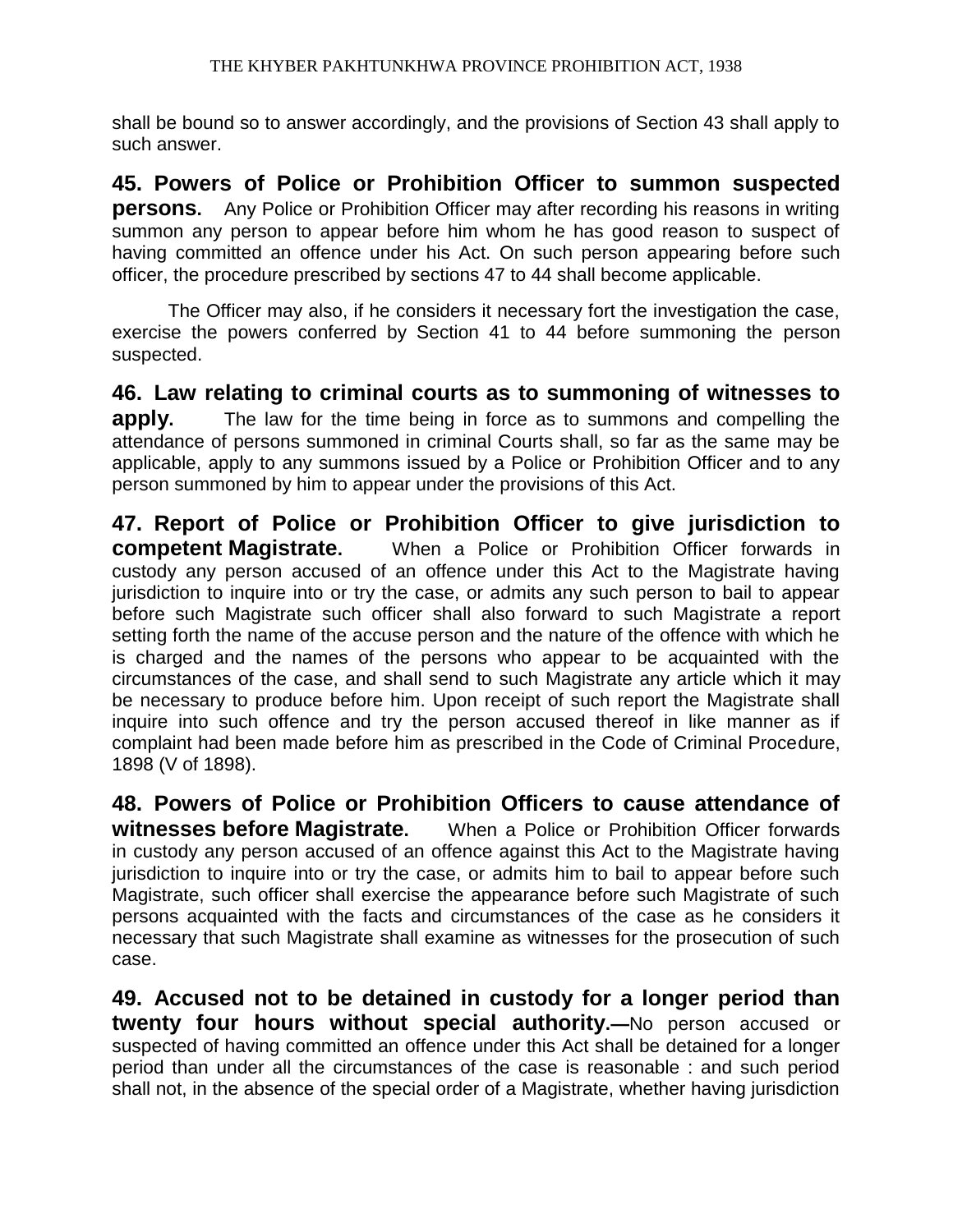to try the case or not, exceed twenty-hours, exclusive of the time necessary for the journey of such person to the place where a Police or Prohibition Officer may be and from thence to the Court having jurisdiction to try the case.

**50. Police to take charge of articles seized.**All officers incharge of police stations shall take charge of and keep in safe custody pending the orders of a Magistrate, or of a Prohibition Officer, all articles seized under this Act which may be delivered to them ; and shall allow any Prohibition Officer who may accompany such articles to the police station or who may be deputed for the purpose by his superior officer, to affix his seal to such articles and to take samples of and from the. All samples so taken shall also be sealed with the seal of the officer in charge of the police station.

**51. Power of District Magistrate to transfer cases.** The District Magistrate shall have power to transfer any case under the Act pending inquiry or trial before any Magistrate or officer therein.

**52. Operation of the Code of Criminal Procedure, 1898.** Nothing contained in this Act shall affect the operation of the Code of Criminal Procedure, 1898 (V of 1898).

# **CHAPTER IV**—RULES AND NOTIFICATIONS

**53. Power to make rules.** (1) The Provincial Government may make rules for the purpose of carrying into effect the provisions of this Act.

(2) In particular and without prejudice to the generality of the forgoing provision, the Provincial Government may make rules :—

- (a) for the issue of licenses and permits and the enforcement of the conditions thereof;
- (b) prescribing the powers to be exercised and the duties to be performed by paid and honorary Prohibitions Officers in furtherance of the objects of the Act ;
- (c) determining the local jurisdiction of Police and Prohibition Officers in regard to inquires and the exercise of preventive and investigating powers ;
- (d) authorising any officer or person to exercise any power or perform any duty under this Act ;
- (e) prescribing ht empowers and duties of prohibition committees and the members thereof and the intervals at which the members of such committees shall make their reports ;
- (f) regulating the delegation by the Revenue and Divisional Commissioner or by Collectors or other District Officers of any power conferred on them by or under this Act ;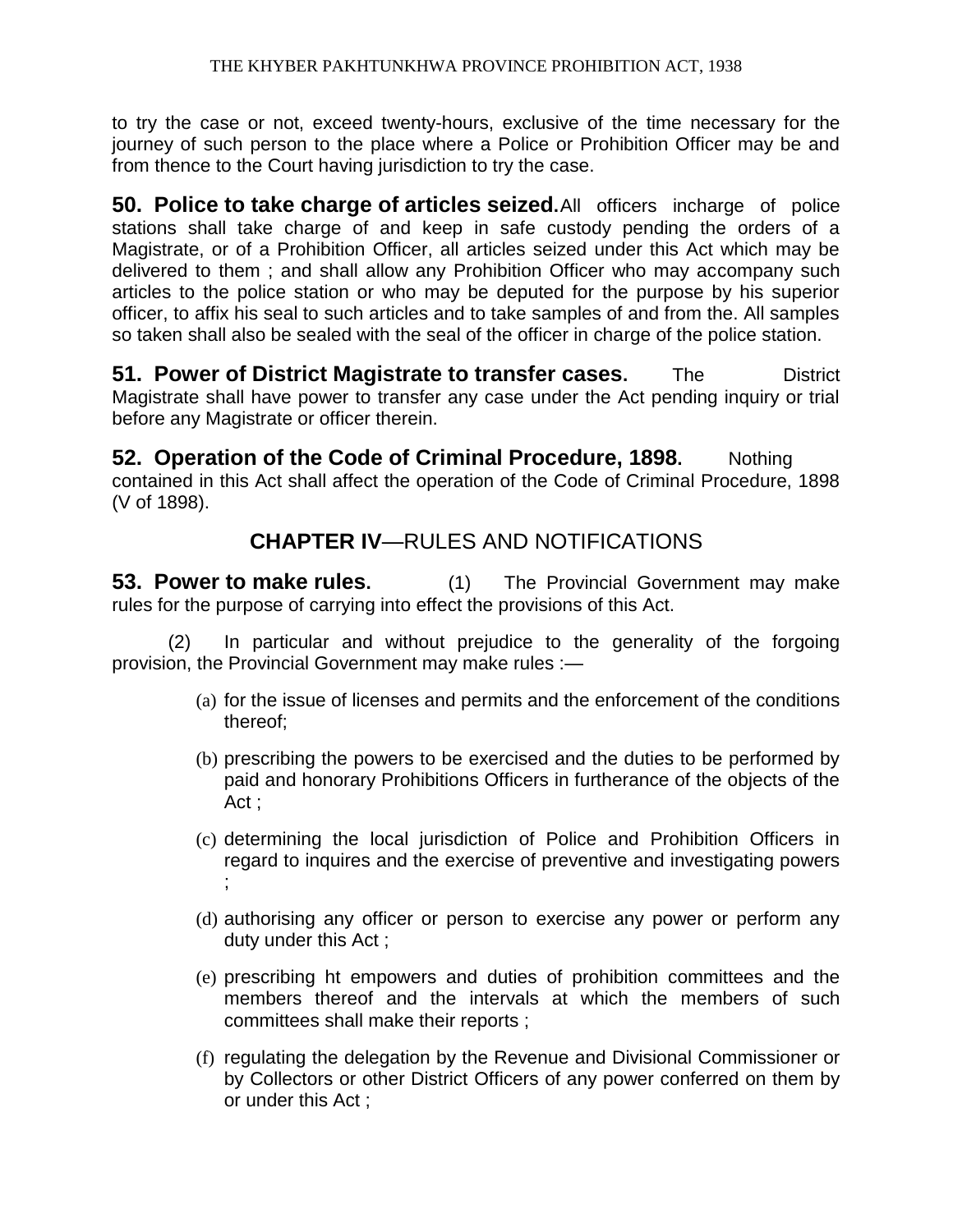- (g) regulating the cultivation of the hemp plant the collection of those portions of such plant from which intoxicating drugs can be manufactures and the manufacture of such drugs therefrom ;
- (h) declaring how denatured spirit shall be manufactured ;
- (i) declaring in what cases or classes of cases and to what authorities appeals shall lie from orders whether original or appellate, passed under this Act, or under this Act or under any rule made thereunder, or by what authorities such orders may be revised, and prescribing the time and manner of presenting appeals, and procedure for dealing therewith ;
- (j) for the diet money to witnesses, and of compensation for loss of time to persons released under sub-section (3) of Section 37 on the ground that they have been improperly arrested and to persons charged before a Magistrate with offences under this Act and acquitted ;
- (k) regulating the powers of Police or Prohibition Officers to summon witnesses from a distance under Section 41 ; and
- (l) for the disposal of articles confiscated and of the proceeds thereof.

## **COMMENTS**

*Rules framed under S. 53—Khyber Pakhtunkhwa Prohibition Rules, 1949*.—In exercise of the Powers conferred by section 53 of the Khyber Pakhtunkhwa, Prohibition Act (X of 1938) the Governor, Khyber Pakhtunkhwa, has framed the North-West Province, Prohibition Rules, 1949, vide Notification No. 8951-Exc, dated 25th October  $1949.$ ]<sup>13</sup>

*Subsequent amendment in Khyber Pakhtunkhwa Prohibition Rules, 1949*.—The Khyber Pakhtunkhwa Prohibition Rules, 1949, have been amended subsequently by the following notifications:—

- 1. Notification No. 19730-Ex-XIX-C, 263, dated 21st December, 1949.<sup>14</sup>
- 2. Notification No.S. W. Ex-2.4/61 (*ii*), dated 9th March, 1962.<sup>15</sup>
- 3. Notification No. Ex-27/52-60 XIII, dated 8th December 1961.<sup>16</sup>
- 4. Notification No. S. O. Ex-I-14-61 (*ii*), dated 8th December 1961.<sup>17</sup>
- 5. Notification No. 1302-63/757-Ex-I, dated 17th May 1963.<sup>18</sup>

 $\overline{a}$ <sup>13</sup> PLD 1950 KHYBER PAKHTUNKHWA Statutes 22-38.

<sup>&</sup>lt;sup>14</sup> PLD 1950 KHYBER PAKHTUNKHWA Statutes 40.

<sup>15</sup> PLD 1962 West Pakistan Statutes 463.

<sup>&</sup>lt;sup>16</sup> PLD 1962 West Pakistan Statutes 14.

<sup>&</sup>lt;sup>17</sup> PLD 1962 West Pakistan Statutes 16.

<sup>&</sup>lt;sup>18</sup> PLD 1962 West Pakistan Statutes 244.